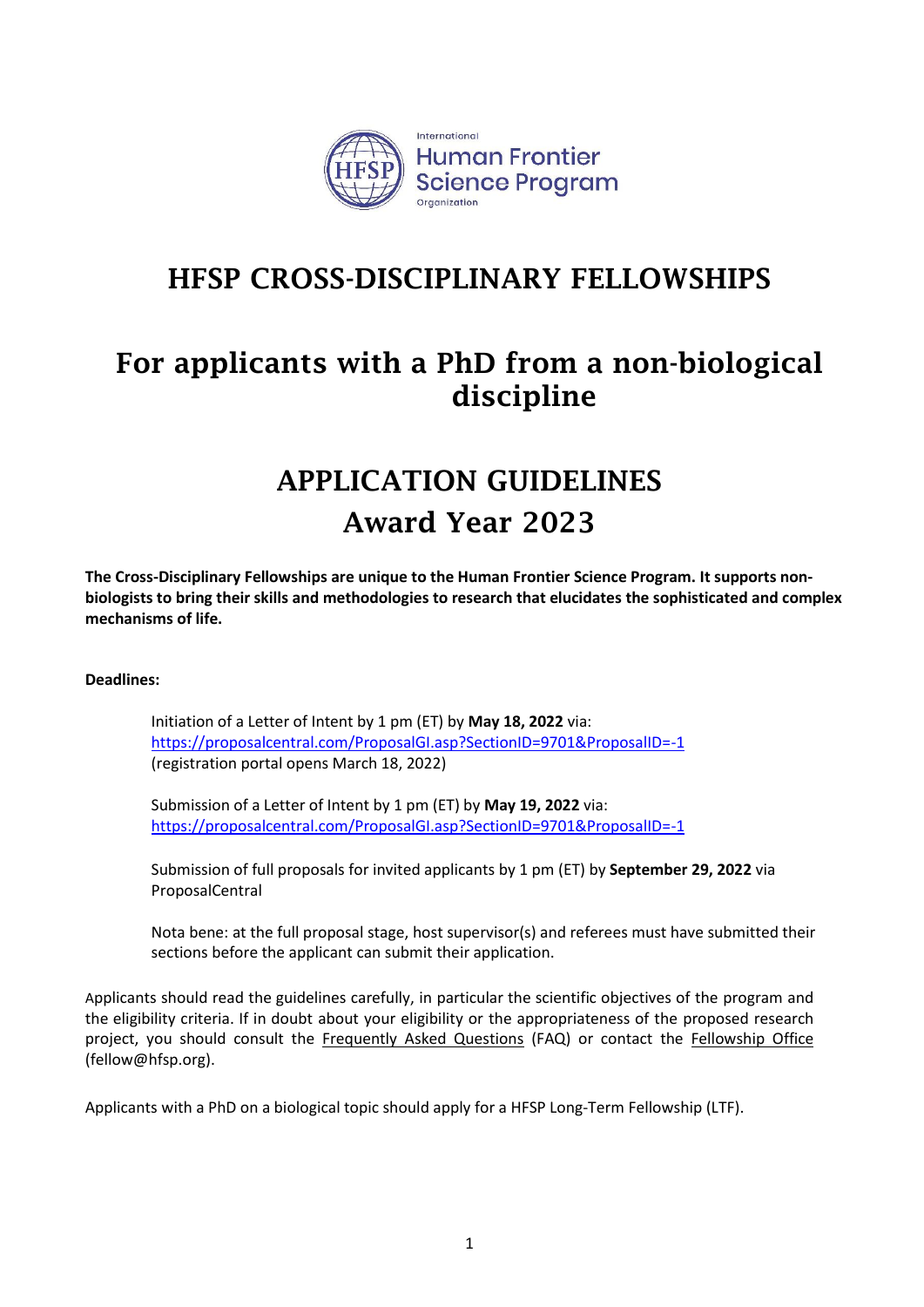## Contents

| APPLICATION RULES, INCLUDING ELIGIBILITY REQUIREMENTS 5   |  |
|-----------------------------------------------------------|--|
|                                                           |  |
|                                                           |  |
|                                                           |  |
|                                                           |  |
|                                                           |  |
|                                                           |  |
|                                                           |  |
|                                                           |  |
|                                                           |  |
|                                                           |  |
|                                                           |  |
|                                                           |  |
|                                                           |  |
|                                                           |  |
|                                                           |  |
|                                                           |  |
|                                                           |  |
|                                                           |  |
| SUMMARY OF HFSP AWARD CONDITIONS AND FINANCIAL SUPPORT 10 |  |
|                                                           |  |
|                                                           |  |
|                                                           |  |
|                                                           |  |
|                                                           |  |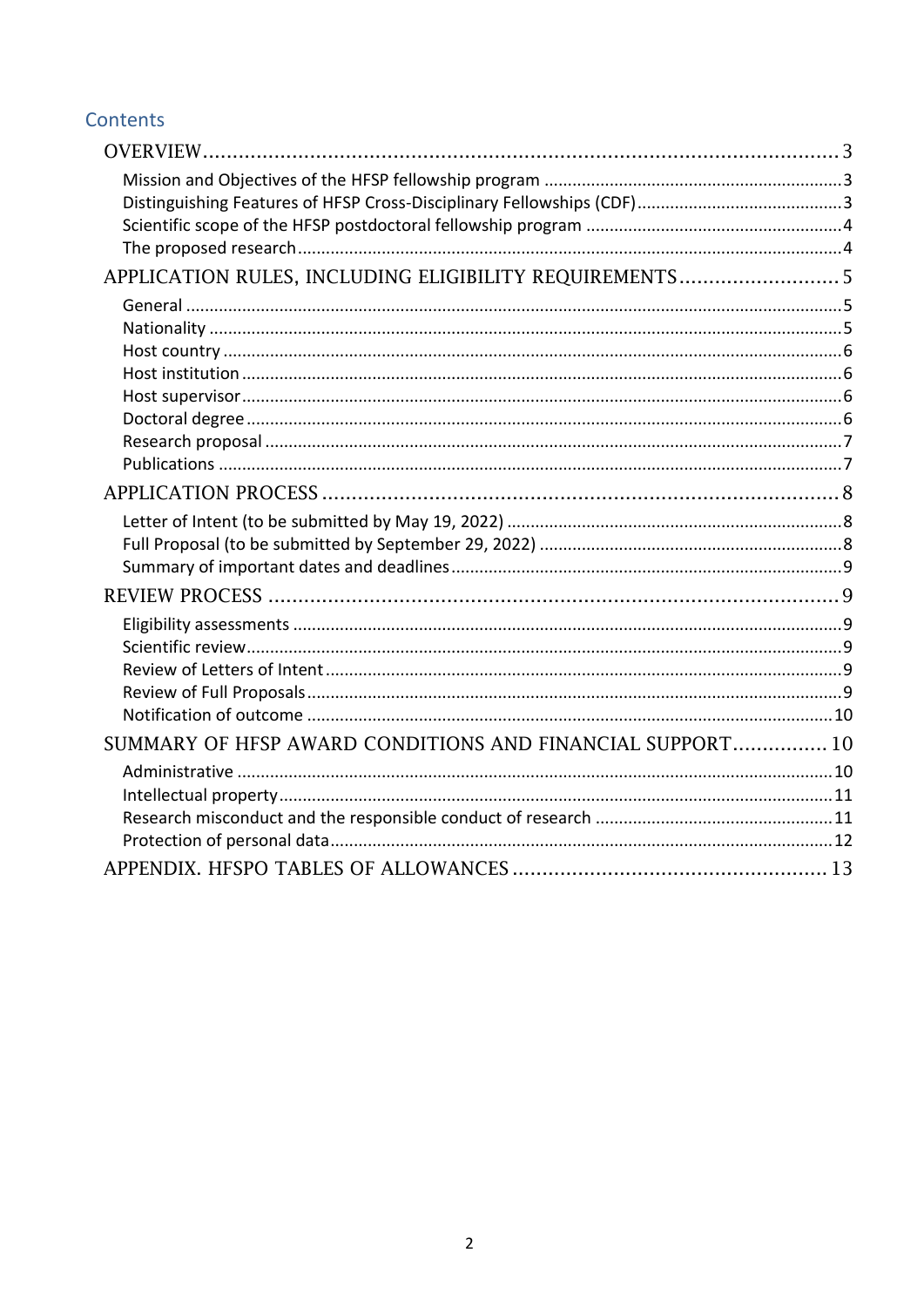## <span id="page-2-0"></span>**OVERVIEW**

## <span id="page-2-1"></span>**Mission and Objectives of the HFSP fellowship program**

The Human Frontier Science Program (HFSP) strives to strengthen open scientific inquiry by initiating international collaborative, interdisciplinary and cutting-edge basic research in the life sciences.

Young scientists, driven by adventurous new ideas that may give our view on the world new perspectives, are selected by an expert committee on the basis of the excellence of their research proposal, so that they can test their hypotheses and experiment with new methods and approaches. HFSP is committed to supporting original, frontier-type research that advances current knowledge and opens new pathways for innovation.

HFSP encourages talented young scientists to think broadly; to stretch their work beyond the scope of expertise gained through their PhD and to encounter a new research environment by moving to a new country and working in a different discipline or research area. HFSP enables this transition for carefully chosen highly talented postdocs with the most original and inspiring new research projects by allowing them to move to the best research institutions and laboratories in the world.

HFSP's expectations on our postdoctoral fellows are high: to incorporate novel investigative approaches at the frontiers of the life sciences and disrupt existing paradigms and established ways of thinking. HFSP Fellowship Awardees stand out through their utmost dedication, engagement and commitment to innovative science.

The HFSP postdoctoral fellowship program provides a unique opportunity for the most talented young researchers to embark on a new journey that will shape their career trajectory and allows them to pursue their dream of being recognized for research excellence.

HFSP offers two types of postdoctoral fellowships, for 3 years.

- **Cross-Disciplinary Fellowships** (these Application Guidelines), and
- **Long-Term Fellowships** (for applicants with a PhD on a biological topic there are separate Application Guidelines for these [here\)](https://www.hfsp.org/funding/hfsp-funding/postdoctoral-fellowships).

**Cross-Disciplinary Fellowships** are for applicants who hold a doctoral degree from a non-biological discipline (e.g. physics, chemistry, mathematics, engineering or computer sciences) and who have not worked in the life sciences before. **Long-Term Fellowships** are for applicants with a PhD on a biological topic who want to embark on a novel and frontier project focussing on the life sciences. The **Long-Term Fellowship** Application Guidelines can be found [here.](https://www.hfsp.org/funding/hfsp-funding/postdoctoral-fellowships)

## <span id="page-2-2"></span>**Distinguishing Features of HFSP Cross-Disciplinary Fellowships (CDF)**

HFSP Cross-Disciplinary Fellowships offer the unique opportunity for scientists with no prior training or experience in the life sciences to enter this exciting research area and get exposed to biological questions, problems and techniques. At the same time, CDF applicants are expected to bring a unique skillset and approach based on their non-biological background to a frontier and challenging problem in the life sciences. A successful CDF proposal will combine the best of life-sciences and non-life sciences to solve an outstanding and interdisciplinary research question in biology.

In summary, HFSP Cross-Disciplinary Fellowships are unique and offer

- an opportunity for immersion in the life sciences, the fastest growing innovation sector, by using your expertise in a non-biological discipline to advance biology.
- a two-step application procedure with a fast review result for the initial Letter of Intent stage in less than four months.
- funding for exploratory research at the frontiers of the life sciences without the need to present preliminary data.
- opportunities for establishing and expanding your professional network by connecting with experts from neighbouring disciplines to enable important discoveries in biology.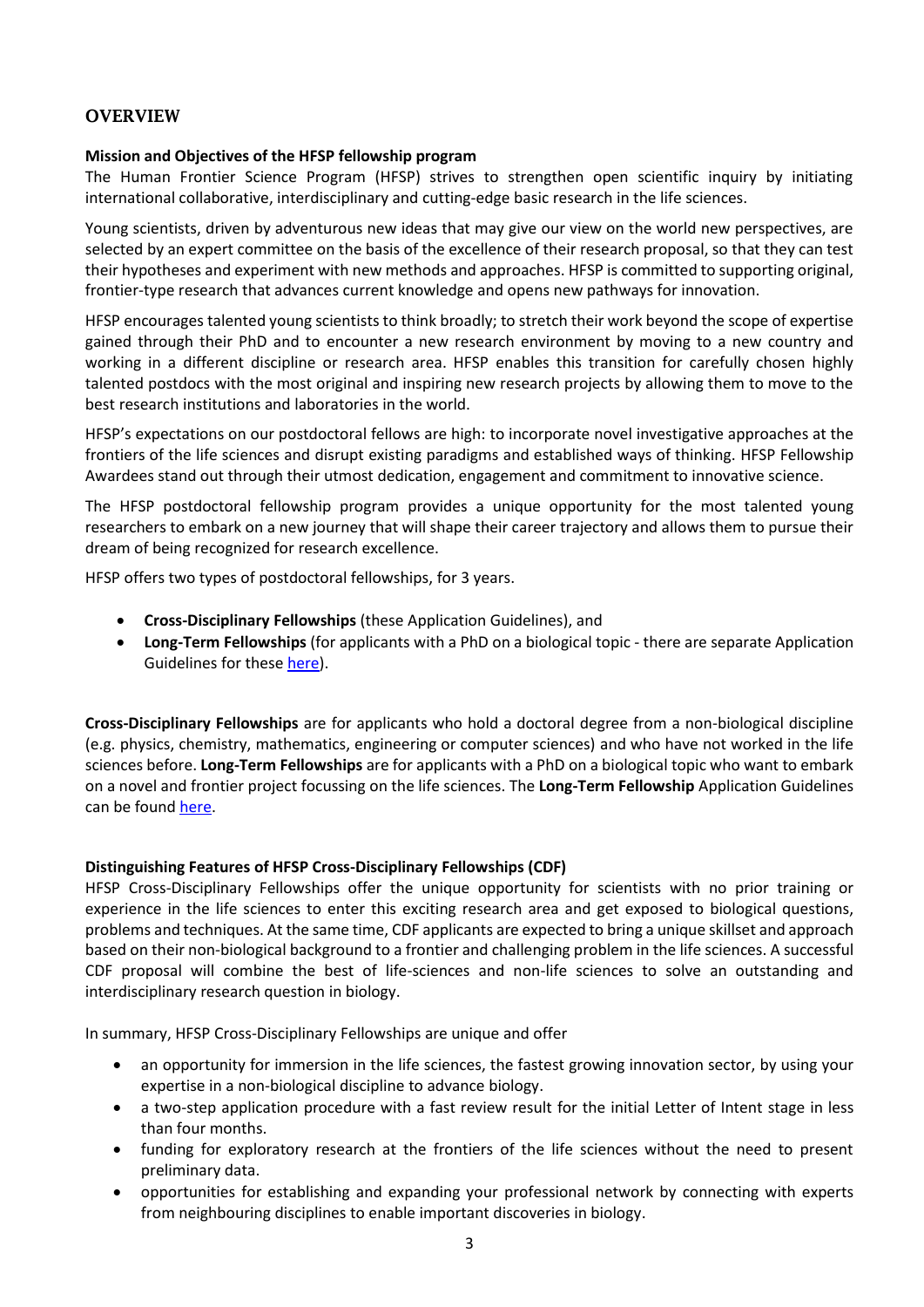- exciting professional experiences by moving to a new country and working in a different research environment.
- free choice of the host institution that corresponds to your research interests and project requirements.
- advanced opportunities for career planning by using the final year of the HFSP support in a flexible manner to plan your next career step either by moving back to your home country or by moving to another country.

#### <span id="page-3-0"></span>**Scientific scope of the HFSP postdoctoral fellowship program**

HFSP attaches highest importance to novelty, scientific merit, internationality, and interdisciplinarity. The postdoctoral fellowship program supports potentially transformative, cutting edge research to investigate important problems at the frontiers of the life sciences. Projects should challenge existing paradigms by using novel approaches and techniques. Fellowship proposals for high-risk/high-reward projects are encouraged and preliminary results are not required.

HFSP postdoctoral fellowships aim to expose awardees to new theories and methods which complement or build on their previous experience and expertise.

Research projects may range from biological functions at the molecular and cellular level up to the level of biological systems, including cognitive functions. All levels of analysis are supported: for example, studies on genes and individual molecules, intracellular networks, intercellular associations in tissues and organs, and networks underlying the complex functions of entire organisms, populations, or ecosystems.

#### <span id="page-3-1"></span>**The proposed research**

**HFSP funds only basic research**. The International Human Frontier Science Program Organization (HFSPO)'s mission is to *"fund basic research focused on the elucidation of the sophisticated and complex mechanisms of living organisms for the benefit of all humankind, through international cooperation"*.

Applicants for a Cross-Disciplinary Fellowship have the unique opportunity to apply their special training, skills and methodologies to address an important new problem or a barrier to progress in a life science field. The opportunities are wide, and just by way of examples, engineers can use biomechanics approaches and develop robotic tools to understand movement or to develop biosensors and innovative biomaterials for use in the biomedical sciences. Mathematicians can apply their knowledge to predict behavioural patterns of species or to disease development. Chemists can use synthetic biomolecules as novel agents, while physicists can apply their training to understand biofilm development or phase transition in cells or to study coloration in animals or bioluminescent phenomena.

Prospective CDF applicants are encouraged to visit the HFSP website a[t https://www.hfsp.org/awardees/awards](https://www.hfsp.org/awardees/awards) to see which kind of cross-disciplinary projects have been funded in the past. They can also contact the Fellowship Office directly to get feedback on the alignment of their proposed project with the objectives and scope of HFSP-funded research.

The quality of the proposed research is judged against specific criteria and applicants should study these assessment criteria that can be found [here,](https://www.hfsp.org/sites/default/files/Sciences/fellows/2023%20HFSP%20Fellowships%20Information%20on%20review%20process%20and%20assessment%20criteria.pdf) as they develop their applications.

Successful Cross-Disciplinary Fellowship proposals

- incorporate novel investigative approaches at the frontiers of the life sciences with the potential to disrupt existing paradigms and current ways of thinking. The results of the research are expected to have an impact beyond the immediate field.
- demonstrate the change of field of the applicant and demonstrate the ability to formulate a research project with a frontier-extending, risky nature and describe how the applicant's unique training and special skill set will allow them to address biological problems in a novel and distinct way.

The applicant may consult with the host supervisor in the development and writing of the proposal, but the project should be primarily the idea of the applicant.

• provide a prospect for novel directions in the host laboratory, made possible through the non-biological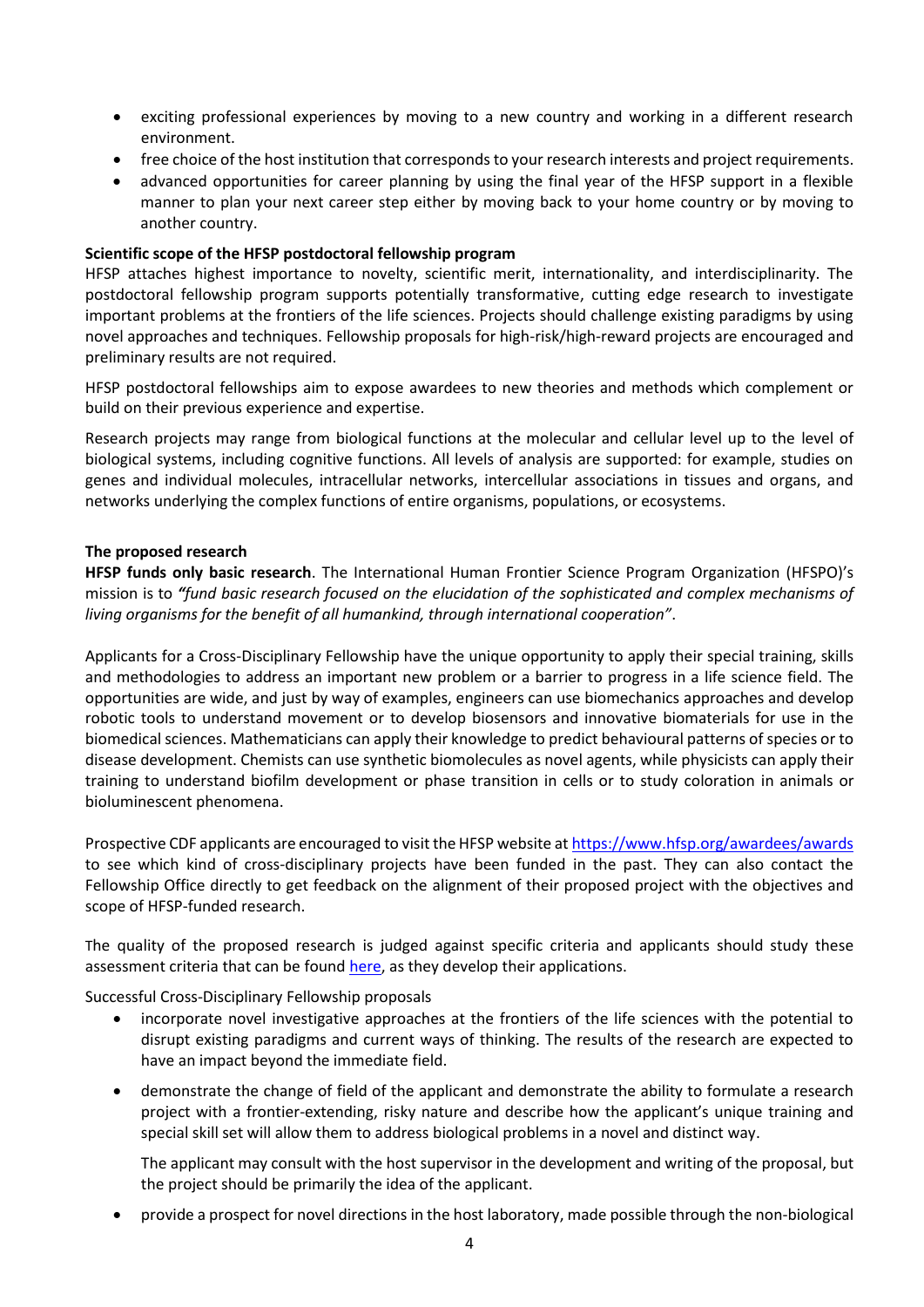expertise of the applicant.

• clearly show how the proposed project is different from the applicant's research to date (PhD or previous postdoctoral positions) and how it will help the applicant to learn new research approaches and methodologies.

HFSP does not fund

- 1. Projects of a purely applied nature. For example:
	- projects of a primarily clinical and pharmaceutical nature; those projects are only considered if they allow new insights into fundamental biological mechanisms of a disease.
	- projects aimed at developing methods of diagnosis or treatment, including the search for potential drug targets or advanced trials of drugs under development.
	- applied research in engineering, biotechnology, or nanotechnology, that does not address a fundamental biological problem.
	- projects directly concerned with agricultural problems such as crop yield or breeding and environmental problems such as pollution, or forestry.
	- 2. Research aimed at developing novel methods or the study of analogs or models of biological activity unless these methods allow new biological questions to be answered in the context of the aim of the HFSP to fund fundamental research.
	- 3. Observational projects or systematic screening approaches.
	- 4. Large-scale data collection studies or large-scale studies on populations or ecosystems. However, studies of the mechanisms of species-species interactions or their co-evolution are eligible.
	- 5. Research in for-profit environments (but collaborations are allowed).

Proposals representing standard or incremental approaches, obvious next steps in the field or for the host laboratory (routine projects) or proposals that do not represent a significant change in research direction from previous work of the applicant (i.e. PhD thesis or previous postdoctoral work) are less likely to receive funding.

## <span id="page-4-0"></span>APPLICATION RULES, INCLUDING ELIGIBILITY REQUIREMENTS

## <span id="page-4-1"></span>**General**

The CDF applicant's doctoral degree must be in a non-biological discipline and the CDF applicant must not have worked on a biological topic before.

There is one competition per year for HFSP postdoctoral fellowships.

Only one HFSP postdoctoral fellowship Letter of Intent application is allowed in each competition year. However, unsuccessful candidates can apply in subsequent years, provided they still meet all eligibility criteria.

An HFSP postdoctoral fellowship may only be held once.

All applicants must propose a change in country and in research topic.

## <span id="page-4-2"></span>**Nationality**

Applicants may be from any country and of any nationality.

A candidate who is a national of one of the HFSP member countries can apply to work in a research institution in any country. HFSPO member countries are Australia, Austria, Belgium, Bulgaria, Canada, Croatia, Cyprus (EU part only), Czech Republic, Denmark, Estonia, Finland, France, Germany, Greece, Hungary, India, Republic of Ireland, Israel, Italy, Japan, Republic of Korea, Latvia, Lithuania, Luxembourg, Malta, The Netherlands, New Zealand, Poland, Portugal, Romania, Singapore, Slovakia, Slovenia, Spain, Sweden, Switzerland, the United Kingdom and the United States of America.

A candidate who is not a national of one of the HFSPO members *(see list above)* can apply to work only in a research institution in one of the member countries.

Candidates cannot apply for a fellowship to work in the country of which they are a national, even if their pre-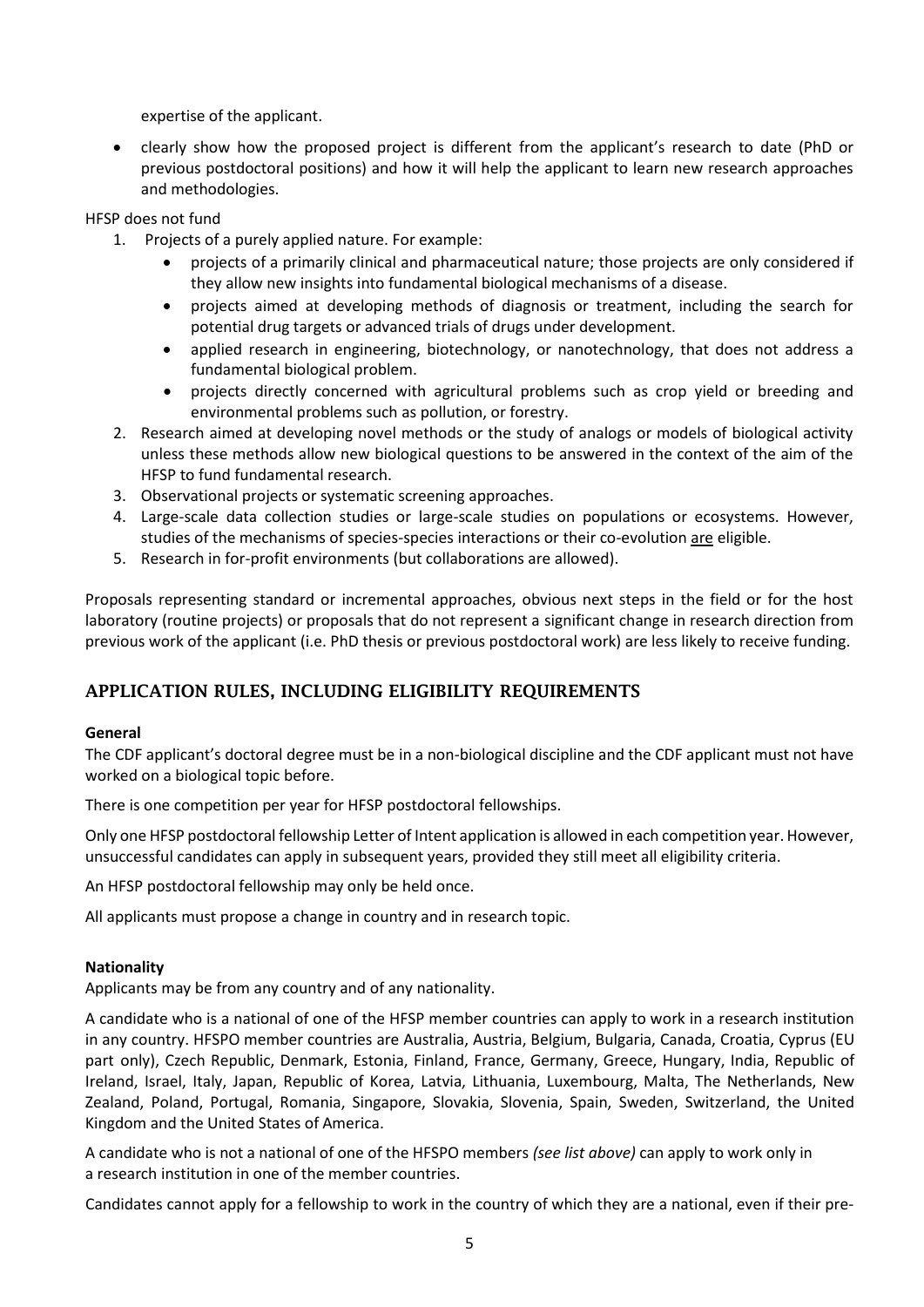or post-doctoral studies were completed abroad and/or the PhD was obtained in another country.

Candidates with dual nationalities may apply to work in a research institution in one of the countries for which they have a dual nationality provided they have never lived or studied in this country or they have left this country during their early childhood (normally before 5 years of age). In such cases applicants need to contact the Fellowship Office and claim an exemption.

## <span id="page-5-0"></span>**Host country**

Candidates must propose to work in a country<sup>1</sup> different to the one in which they did their PhD research or previous post-doctoral research. That is, they cannot propose to take up the HFSP postdoctoral fellowship in the country where they obtained their PhD, even if they are not a national of that country. They can also not apply to move from one laboratory to another in the same country.

Candidates must not have worked (consecutively or not) in their proposed host country for more than 12 months at the activation date of the fellowship.

The combined duration of all research-related stays in the host country (e.g. research positions, collaborations, internships, Master/PhD work, time spent either as a visiting scientist or as a technician, etc.) is taken into account.

## <span id="page-5-1"></span>**Host institution**

Fellows must begin their fellowship by activating it between April 1, 2023 and January 1, 2024. Candidates may have spent up to 12 months in their proposed host institution at the activation date of the fellowship. Also note that the total time spent in the host country (including previous research-related stays) may not exceed 12 months by the time the fellowship is activated (see above).

For-profit research environments are not eligible host institutions.

## <span id="page-5-2"></span>**Host supervisor**

Applicants cannot propose to work with:

- former scientific collaborators,
- former research supervisors,
- any other scientist with whom they have worked or published.

Applications will be ineligible if,

The candidate has spent more than 12 months (consecutively or not) with the proposed host supervisor by the time the fellowship is activated. This is regardless of any institution changes by the host supervisor.

Applicants should note that host supervisors can endorse only one application for a HFSP Fellowship (CDF or LTF) per competition. The proposed host supervisor may, however, concurrently mentor HFSP fellows from previous award years, and/or be part of an HFSP Research Grant team (Program or Early Career Grant, previously known as Young Investigator Grant).

## <span id="page-5-3"></span>**Doctoral degree**

A doctoral degree (usually a PhD) must be conferred by the start of the fellowship and by December 31, 2023 at the latest, but is not required at the time of application.

If already conferred, the doctoral degree must have been conferred within 3 years prior to the submission deadline of the full proposal, i.e. between September 29, 2019 and September 29, 2022.

The "conferral date" of the official doctorate documentation will be taken as the date of conferral.

 $^1$  For those institutions that are not classified as national, i.e. international or extraterritorial institutions such as EMBL, ICPT or ICGEB, the country in which the laboratory is located will be considered the host country.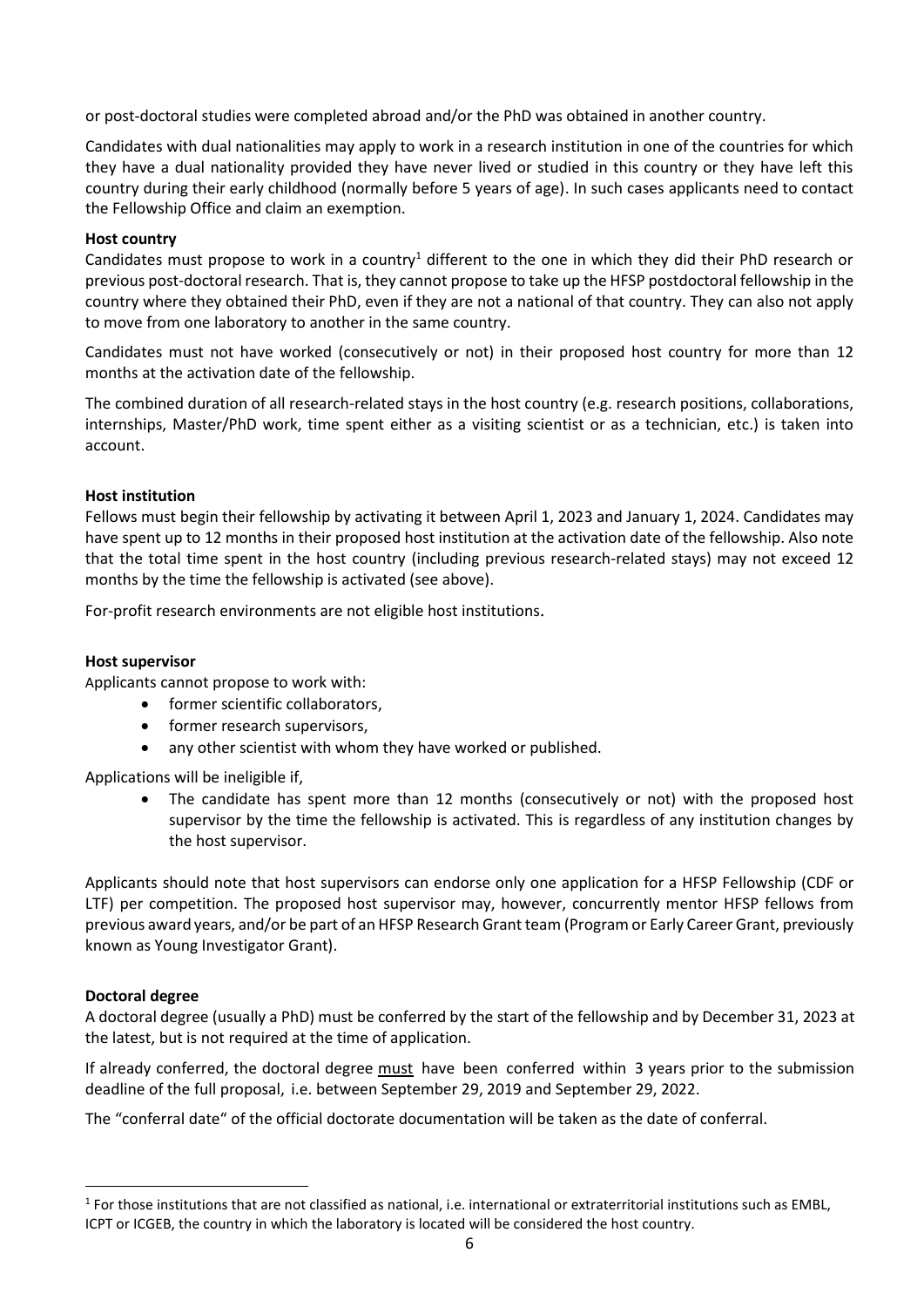Exceptions are possible in some circumstances for post-PhD career interruptions such as illness, parental leave, providing full time care for an immediate family member, military or civil service. Unemployment and work outside science are not considered eligible interruption periods. Eligible interruption periods will not be counted; the remaining duration between the PhD conferral and the submission of an application in September 2022 must be less than 3 years.

## <span id="page-6-0"></span>**Research proposal**

Applicants must propose a research topic different to that of their PhD and previous postdoctoral work.

The proposal must align with the mission and objectives of HFSP and the scientific scope of the HFSP Fellowship program (see above).

The proposal must be for a basic research project. Your application will be removed from consideration if, in the opinion of HFSP, it is not for basic research (see above for a list of research that HFSP does not fund).

• The **Letter of Intent** should succinctly summarize the scientific content of the planned project.

The Proposed Research Plan (section 6 in Proposal Central) should briefly outline

- the background of the proposed research project
- the aims of the proposed research project
- the central hypotheses
- the experimental system
- conclusions

Please structure the text in section 6 according to the above listed type of information

The Proposed Research Plan is limited to 3.000 characters (including spaces).

• The **Full Proposal** should introduce the problem in more detail. It should also describe the innovative and novel components of the project, the expected impact on the field and the expected outcomes of the research. Applicants are asked to provide details on the experimental design and study system so that the reviewers can assess its originality, feasibility and how it will diversify and contribute to their training in research. Applicants should also describe how the proposed project differs from their previous work, which novel techniques and methods they will learn and explain their reasons for choosing the proposed host laboratory.

## <span id="page-6-1"></span>**Publications**

Applicants must have at least one lead author publication by the submission deadline of the Letter of Intent which can be a manuscript (i) published in a recognized OA preprint repository, or, (ii) accepted for publication, (iii) in press or (iv) already published by a peer reviewed journal.

Submission of a fellowship proposal at the full proposal stage however is only possible with a published research article according to points (ii) to (iv) above. HFSP only accepts full-length original research publications in English that were peer reviewed and for which the applicant must either be the single author, first author or joint first author. In a joint first author paper the applicant does not need to be listed in the first position, but the equal contribution of the authors must be clearly stated in all cases.

If the standard publication practice in your laboratory or your research field makes first authorship impossible (e.g. alphabetical listing of authors), these circumstances must be explained in the "Additional Comments" section of the application. HFSPO also recognizes that publication practices differ across scientific fields (e.g. in physical sciences) and those cases should also be explained in the "Additional Comments" section. Review articles and patents are not taken into account.

Listings of preprint repositories are available through the online resources of ASAPbio [\(https://asapbio.org/\)](https://asapbio.org/) or the Open Access Directory [\(http://oad.simmons.edu/oadwiki/Main\\_Page\)](http://oad.simmons.edu/oadwiki/Main_Page).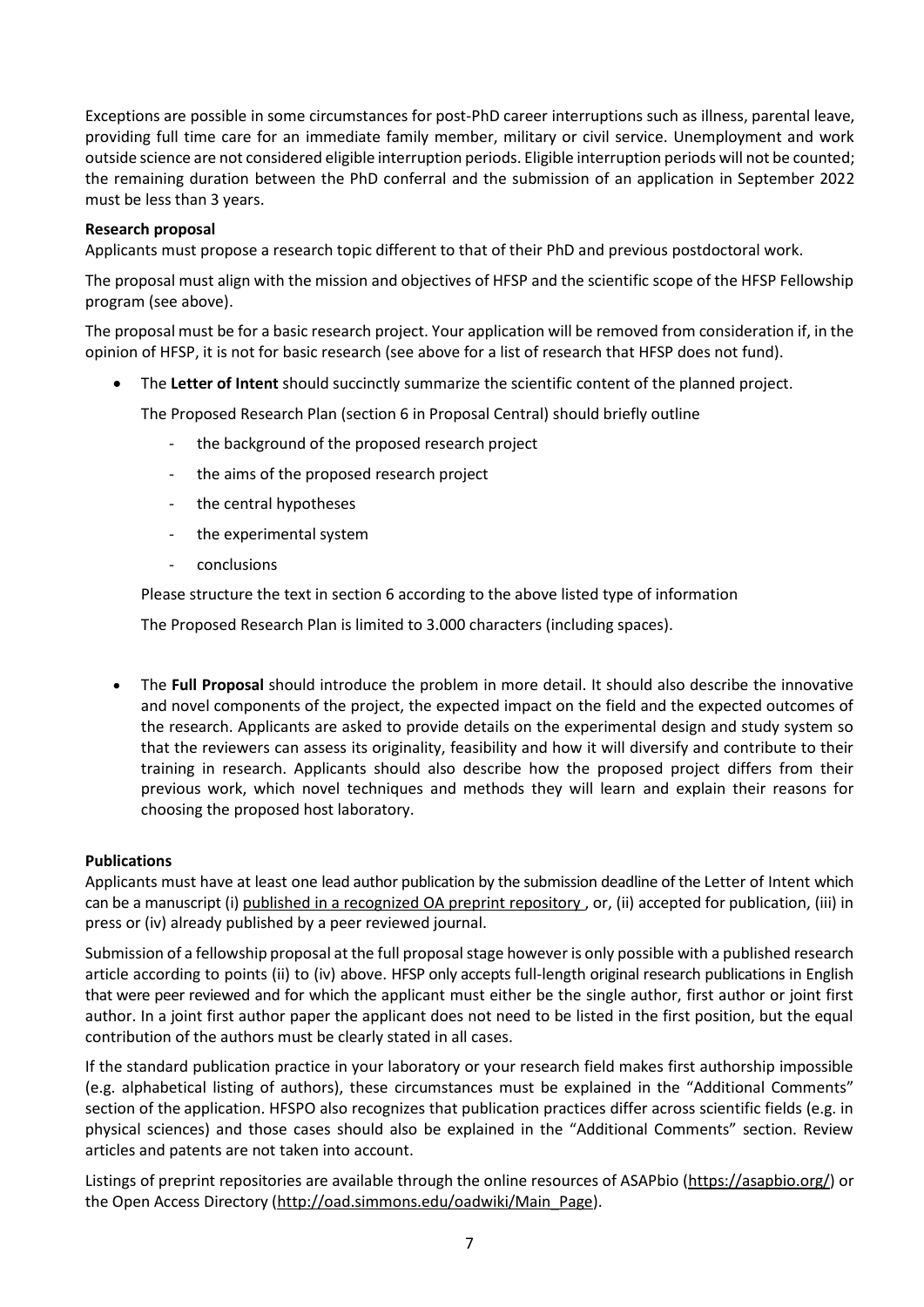*If you have queries about any of these eligibility criteria, please contact the Fellowship Office a[t fellow@hfsp.org](mailto:fellow@hfsp.org)*

## <span id="page-7-0"></span>APPLICATION PROCESS

**Note**: Please keep your intended host supervisor and institution aware of your application and check the institution's policies for postdoctoral fellows and visa requirements for the proposed host country.

The application process involves two steps: an initial Letter of Intent statement which will be peer reviewed and the results communicated as quickly as possible. The top applicants (approximately 15-20%) will be invited to submit a full proposal to be again peer reviewed.

## <span id="page-7-1"></span>**Letter of Intent (to be submitted by May 19, 2022)**

Applicants submit a 'Letter of Intent' (LOI) which must contain the following information:

- title of proposal
- keywords of proposed research plan
- Proposed Research Plan: summary of the scientific content of the proposed project, including a short description of the background, aims, hypotheses, experimental approach, and conclusions (see above: Research Proposal/LOI)
- personal information
- CV
- field and title of PhD
- information on the proposed host supervisor and host institution
- disclosure on previous collaborations and publications with the host supervisor (if any)
- confirmation that the host supervisor is aware of and supports the application
- publication list

No other documents are required. Neither the host supervisor nor the host institution need to sign or access the LOI or provide any further information at this stage.

The online application platform for submitting your fellowship proposal is available at <https://proposalcentral.com/ProposalGI.asp?SectionID=9701&ProposalID=-1> and it will be open from March 18, 2022 onwards.

The Letters of Intent will be assessed for eligibility and undergo review (see the following section).

After the review of the Letters of Intent, all applicants will be contacted by HFSP and will be informed if they are invited to submit a full proposal or not.

## <span id="page-7-2"></span>**Full Proposal (to be submitted by September 29, 2022)**

Note that you will be contacted by HFSP if you are invited to progress to this second stage.

Full proposalsmust contain the following:

- a summary of previous work (the same as the short summary of the LOI)
- a summary of the proposed research project (the same as the short summary of the LOI)
- a detailed research plan of the proposed project
- information on why and how the proposed project is a significant change from previous work
- information on why and how the proposed project is of a frontier nature
- information on why the chosen host lab is a good fit
- information on how the applicant will benefit from being in the host lab (e.g. unique infrastructure, mentoring, exposure to new techniques etc.)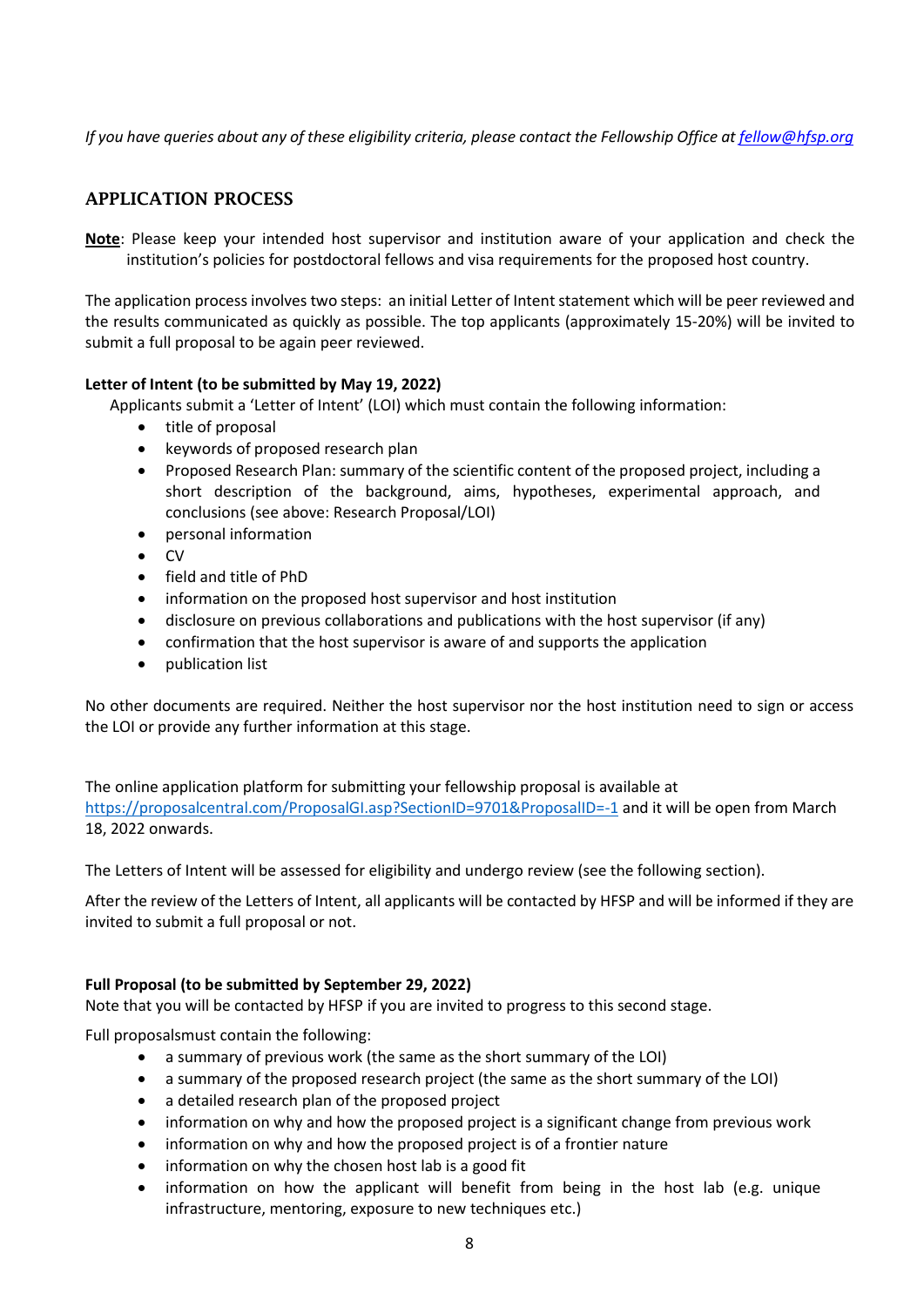- an updated publication list
- recommendation letters from two referees
- a recommendation letter from the host supervisor, explaining how the proposed research plan is a new direction for the host lab and a significant change from the applicant's prior work (either during PhD or postdoctoral training); the host supervisor should also explain how and why their lab is particularly suited to supporting the aims and missions of HFSP to enable the most talented young researchers to embark on a frontier research project that will shape their career trajectory; the host supervisor should also outline a mentorship plan for the applicant.
- PDF files of lead-author publications

No other documents are required.

Note that HFSP will also seek agreement from the potential host institution that it is willing to accept the applicant under the HFSPO rules.

## <span id="page-8-0"></span>**Summary of important dates and deadlines**

All applications (LOIs and full proposals) must be submitted via: <https://proposalcentral.com/ProposalGI.asp?SectionID=9701&ProposalID=-1>

- **March 18, 2022** the HFSP application portal will open for Letter of Intent applications.
- **May 18, 2022** at 1 pm (ET): Deadline for initiating LOI applications.
- **May 19, 2022** at 1 pm (ET): Deadline for submitting LOI applications.
- **September 29, 2022** at 1 pm (ET): Deadline for submitting invited full proposals.

## <span id="page-8-1"></span>REVIEW PROCESS

#### <span id="page-8-2"></span>**Eligibility assessments**

All Letters of Intent are checked for compliance with formal eligibility criteria by HFSP in accord with the criteria above. In addition, LOIs are screened by the three scientific directors of HFSP and members of the Fellowship Review Committee for alignment with the objectives of HFSP and its Fellowship schemes (e.g. basic, interdisciplinary research).

Ineligible LOIs or those with research proposals that do not align with the scientific scope of HFSP will not be sent for review and the applicant will be informed.

Eligible LOIs will then be peer-reviewed by the HFSP Fellowship Review Committee (see below).

Please contact the Fellowship Office prior to submitting your application with any questions regarding eligibility or on the alignment of the proposed research with the scientific scope of the HFSP Fellowship program [\(fellow@hfsp.org\)](mailto:fellow@hfsp.org). You may also consult the [FAQ section.](https://www.hfsp.org/funding/hfsp-funding/postdoctoral-fellowships)

## <span id="page-8-3"></span>**Scientific review**

## <span id="page-8-4"></span>**Review of Letters of Intent**

Eligible LOIs will initially be assessed by two Fellowship Review Committee members who will use a letter score from A to D to provide a component score for the proposal and the applicant. In cases in which the two reviewers score significantly different from each other, applications will be sent to a third reviewer.

Letter score aggregates will be used to establish a first ranking that will result in a first cut-off. HFSP then invites the top LOIs to submit a full proposal. Approximately the top 15-20% of eligible LOIs will be invited.

#### <span id="page-8-5"></span>**Review of Full Proposals**

The Full Proposals will be confirmed for eligibility and forwarded to the Fellowship Review Committee for evaluation.

The applications will be sent to the same two (or three) Review Committee members who reviewed the Letter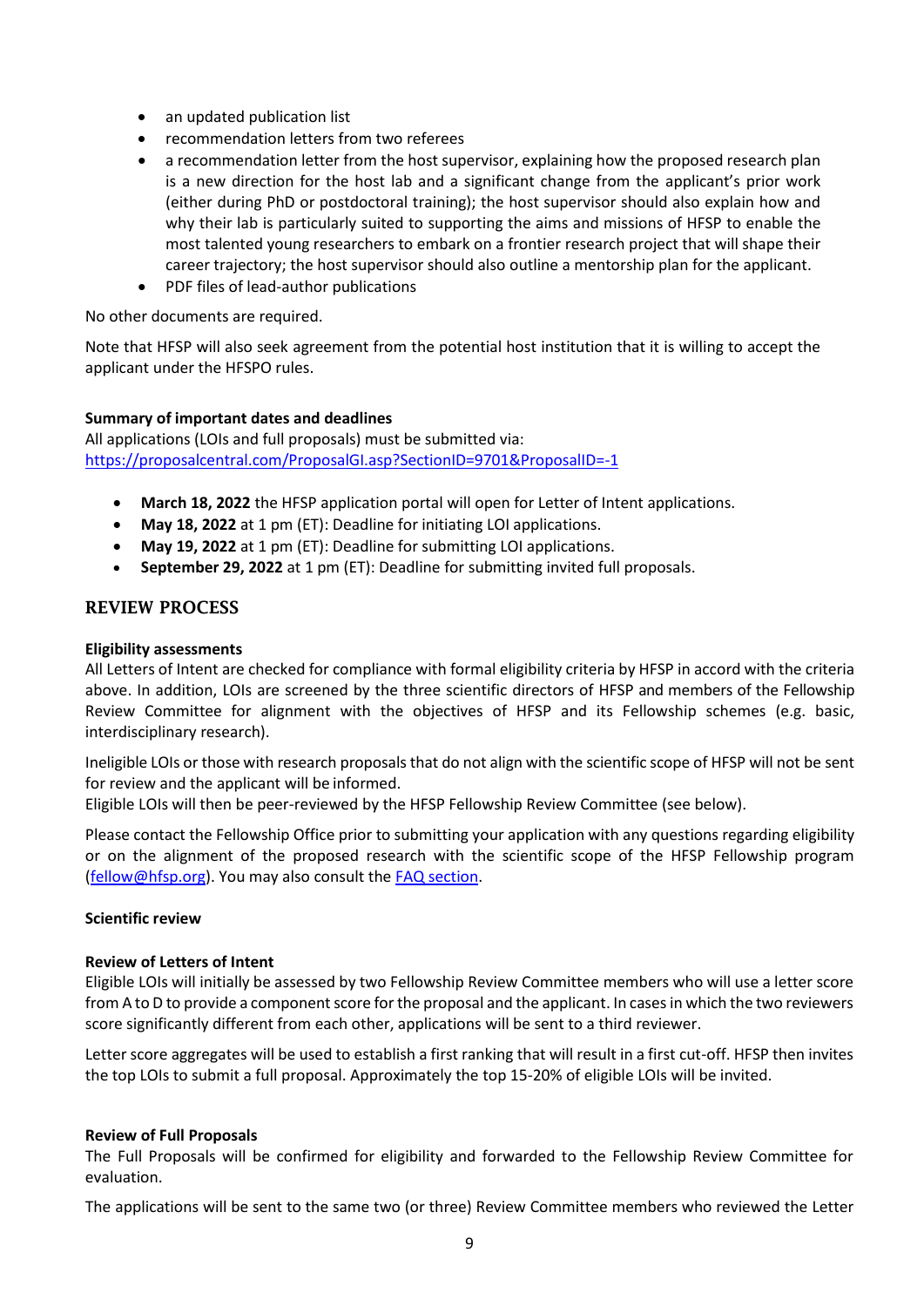of Intent, plus to 2-3 external mail reviewers with suitable expertise. The Review Committee members will rate each of the applications assigned to them again, now also taking into account the reviews from the mail reviewers.

For the Full Proposals, Review Committee members assign numerical scores from 1-10 based on the following criteria:

- Excellence of the proposed research plan: based on the scientific originality and novel character of the proposal; potential impact of the project beyond the immediate field; whether the proposal challenges existing paradigms and whether it is going to disrupt the current way of thinking; whether it addresses an important new problem or a barrier to progress in an established field; level of intellectual contribution of the applicant to the proposed research project; a clear departure from the previous research is necessary.
- Excellence of the applicant: based on the readiness of the applicant to embrace the risk of a frontierextending project and to step beyond the scope of expertise gained through previous work; potential of the applicant to succeed in their new field and project; matching of the background and experience of the applicant to the need of the proposal.
- Suitability of the host lab and environment: is the chosen host lab a good fit for the proposed project and does it provide the best opportunities for the applicant to achieve their scientific goals? Does the letter of support show clear commitment and willingness of mentorship from the host supervisor?

The Fellowship Review Committee then meets in late January or early February, 2023. At the meeting, each full proposal will be discussed, and each of the original reviewers defends or revises their rating. The numerical scores of the original reviewers are used as a basis for suggesting a final numerical score for each proposal. Based on the discussions during the committee meeting, each review committee member provides a numerical score from which an average score for each proposal is calculated, to generate a ranked list of proposals recommended for funding.

For details on the review process and the assessment criteria and scoring guidelines please refer to the document called 'HFSP Postdoctoral Fellowships: Information on review process and assessment criteria', which can be found [here](https://www.hfsp.org/sites/default/files/Sciences/fellows/2023%20HFSP%20Fellowships%20Information%20on%20review%20process%20and%20assessment%20criteria.pdf).

## <span id="page-9-0"></span>**Notification of outcome**

Applicants are notified of the outcome of their applications once internal HFSP formalities are complete (usually towards the end of March 2023).

The application and selection processes are confidential. Fellowship Review Committee members are also bound by confidentiality.

## <span id="page-9-1"></span>SUMMARY OF HFSP AWARD CONDITIONS AND FINANCIAL SUPPORT

If you are offered a postdoctoral fellowship by HFSP, you will be sent the detailed Conditions of Award, which you and your institution will be required to sign before the activation of the award.

The following is a summary only.

## <span id="page-9-2"></span>**Administrative**

The HFSP Cross-Disciplinary Fellowship is awarded for three years. It cannot be renewed.

HFSP administers all fellowship allowances through the host institution.

The fellowship award consists of a living allowance and a research and travel allowance.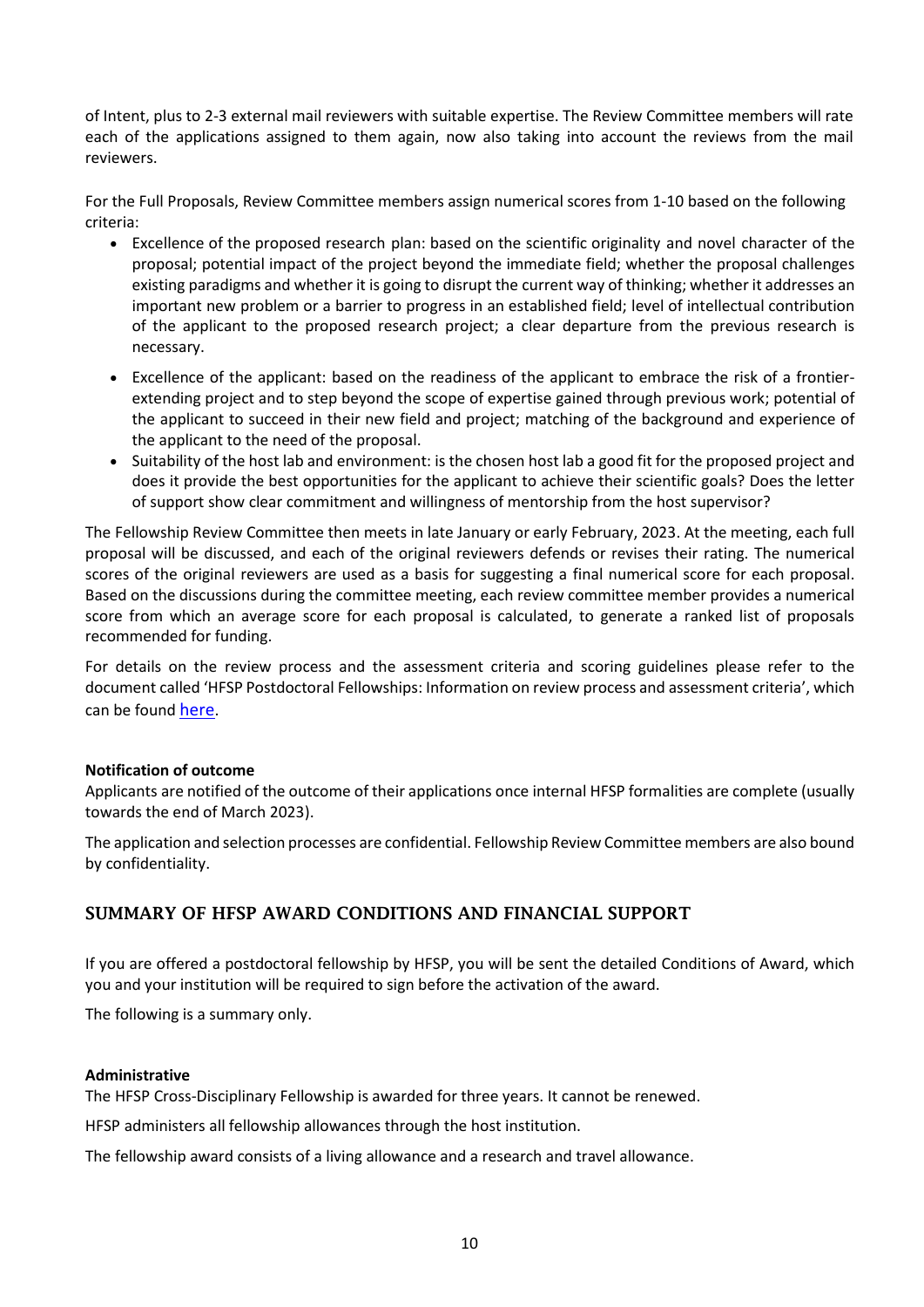The host institution agrees to pay the fellow the full living allowance. However, legally compulsory deductions may be made (e.g., for taxation, social security charges, health insurance or pension contributions), if required under legislation in the jurisdiction.

No other deductions are allowed. The host institution is not permitted to deduct any additional charges from the fellowship such as institutional overheads or bench fees from any of the fellowship allowances.

The living allowance takes into account the difference in cost of living between countries. Applicants may gain an understanding of the living allowances in the Appendix. The offer of a fellowship will specify the relevant amounts.

The research and travel allowance part of the fellowship award is intended as a small grant to the fellow to spend in accord with HFSP regulations.

HFSP fellows with children are entitled to receive a child allowance and this is set at 10% of the applicable Living Allowance of year 1.

HFSP fellows are eligible to apply for up to 3 months paid parental leave for children born/adopted during the award period.

A relocation allowance may be provided as a fixed amount to assist with moving costs.

Fellows must begin their fellowship between April 1, 2023 and January 1, 2024.

HFSP fellows cannot concurrently hold an HFSP Fellowship and another paid employment position (i.e., a position supported by a salary) or another paid fellowship from another organization. However, the HFSP Fellowship can be supplemented from other sources (e.g., from a host supervisor's grant or from institutional funds).

HFSP fellows may apply for and hold additional research grants themselves, provided those funds will not be used as a salary for the fellows and are to assist their conduct of the Fellowship research project as presented in the fellow's successful application.

HFSP fellows must devote themselves entirely to their research project in the host institution and may not engage in any other paid activity without prior agreement of HFSPO.

Fellows may interrupt ('defer') HFSP support for up to two years after having completed at least one year of work in the proposed host laboratory. During the deferral period, fellows may change host laboratory and/or host supervisor, but they need to continue working on the HFSP-funded project. Any change in host laboratory and/or host supervisor needs prior approval of the review committee members.

In the third year of the fellowship, fellows may choose to continue work in the host laboratory, to return to their or their spouse's/partner's home country, or to move to another HFSPO member country.

Generally, it is not possible to change the host supervisor and/or the host laboratory (exception: during a deferral) or the research project, except for the third year of the fellowship.

Please note:

- HFSP does not provide additional funds to cover health insurance costs, pension contributions or other benefits.
- Fellows should investigate their tax liabilities and such other costs as visa application.
- The host institution may deduct from the stated total allowances any and all legally compulsory fees that the university is required to deduct under a national law.
- HFSP's Open Access policy (https://www.hfsp.org/Open-Access-Statement).
- Publications arising from HFSP fellowship must acknowledge HFSP support.

## <span id="page-10-0"></span>**Intellectual property**

HFSPO will not assert any claim to intellectual and industrial property rights.

## <span id="page-10-1"></span>**Research misconduct and the responsible conduct of research**

HFSPO expects high standards in the conduct of research by its awardees. The HFSPO Policy on Research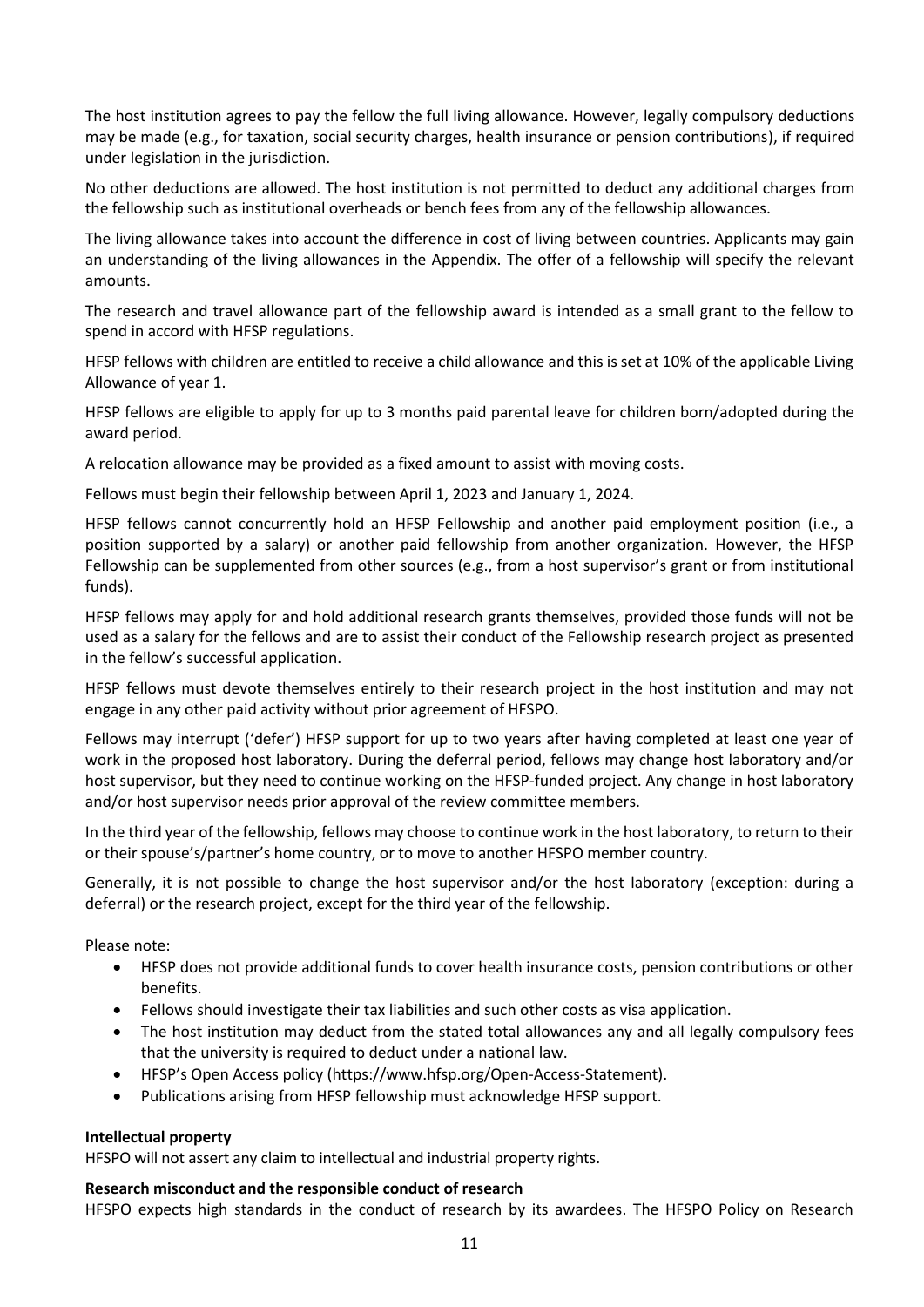Misconduct and the Responsible Conduct of Research can be found here (https://www.hfsp.org/funding/hfspopolicies/hfspo-policy-research-misconduct-and-responsible-conduct-research).

## <span id="page-11-0"></span>**Protection of personal data**

HFSPO is committed to safeguarding your personal information in accordance with the General Data Protection Regulation (EU) 2016/679 (GDPR) on data protection and privacy in the European Union (EU) and the European Economic Area (EEA) and transfers of personal data outside the EU and EEA areas. The [HFSPO Privacy Policy](http://www.hfsp.org/funding/hfspo-policies/hfspo-privacy-policy) explains how, and on what legal basis, we collect, store, and use personal information about you as an applicant for the HFSP Fellowship program or as any other person that interacts with our Organization.

This Policy also explains how we collect, store and use personal information in connection with you if you are a successful candidate.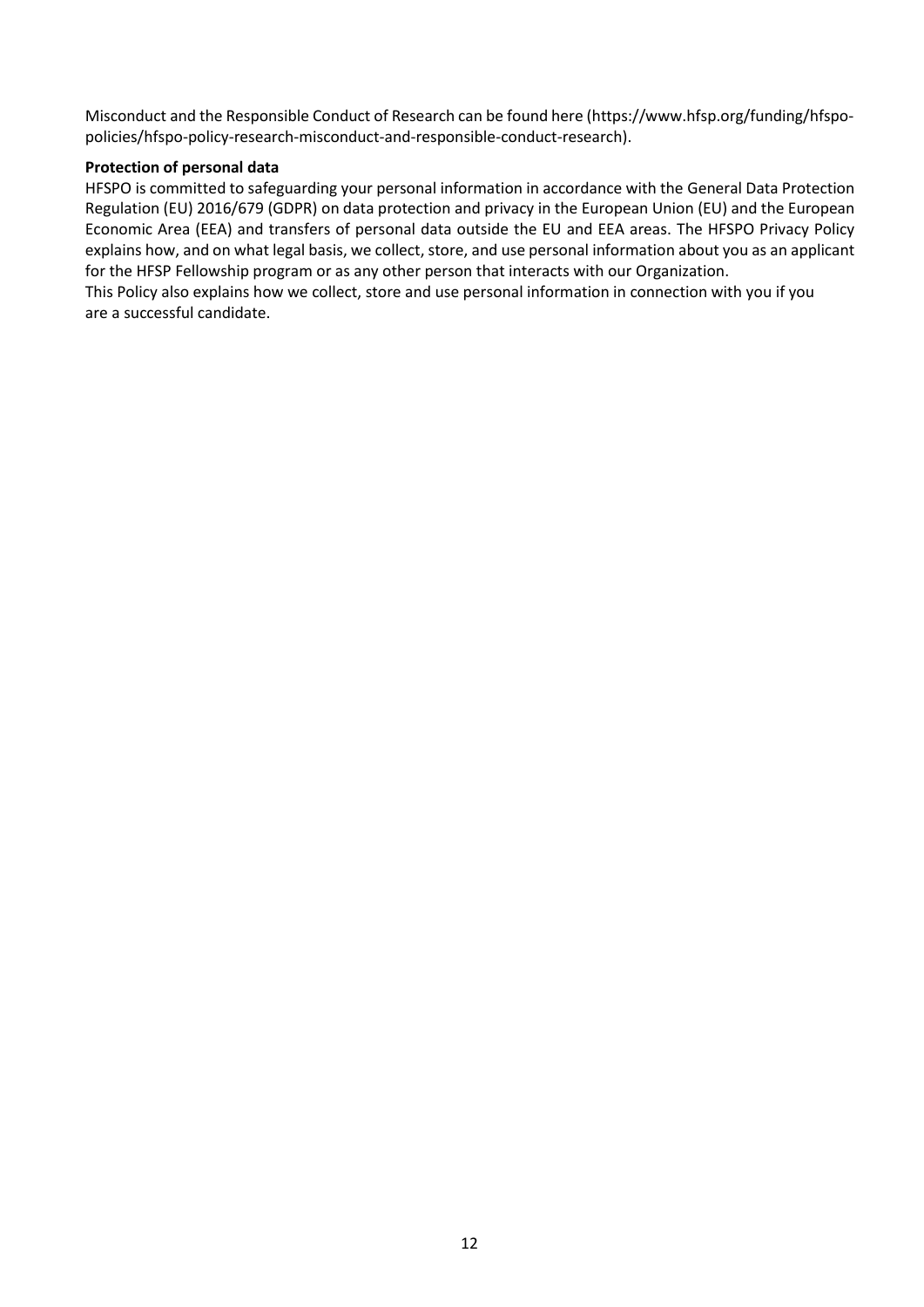## <span id="page-12-0"></span>APPENDIX. HFSPO TABLES OF ALLOWANCES

Note that these allowances are interim and may be subject to change through the sole discretion of the Board of Trustees before a final offer of a HFSP Postdoctoral Fellowship is made to successful applicants.

| Country               | <b>Currency</b> | <b>Gross yearly</b><br>living<br>allowance<br>Year 1 | <b>Gross yearly</b><br>living<br>allowance<br>Year 2 | <b>Gross yearly</b><br>living<br>allowance<br>Year <sub>3</sub> | <b>Yearly child</b><br>allowance (per<br>child) | Yearly R/T<br>allowance |
|-----------------------|-----------------|------------------------------------------------------|------------------------------------------------------|-----------------------------------------------------------------|-------------------------------------------------|-------------------------|
| Argentina             | <b>ARS</b>      | 2,277,576                                            | 2,315,532                                            | 2,353,500                                                       | 227,758                                         | 416,628                 |
| Australia             | <b>AUD</b>      | 90,132                                               | 91,644                                               | 93,144                                                          | 9,013                                           | 10,356                  |
| <b>Austria</b>        | <b>EUR</b>      | 57,192                                               | 58,140                                               | 59,088                                                          | 5,719                                           | 6,432                   |
| <b>Belgium</b>        | <b>EUR</b>      | 53,592                                               | 54,492                                               | 55,380                                                          | 5,359                                           | 6,432                   |
| <b>Brazil</b>         | <b>BRL</b>      | 231,576                                              | 235,440                                              | 239,292                                                         | 23,158                                          | 28,380                  |
| <b>Bulgaria</b>       | <b>BGN</b>      | 64,992                                               | 66,072                                               | 67,152                                                          | 6,499                                           | 12,576                  |
| Canada                | <b>CAD</b>      | 69,900                                               | 71,064                                               | 72,228                                                          | 6,990                                           | 9,552                   |
| <b>Chile</b>          | <b>CLP</b>      | 26,206,176                                           | 26,642,940                                           | 27,079,704                                                      | 2,620,618                                       | 5,339,124               |
| China                 | <b>CNY</b>      | 380,184                                              | 386,520                                              | 392,856                                                         |                                                 | 49,752                  |
| Colombia              | <b>COP</b>      | 158,541,816                                          | 161,184,180                                          | 163,826,544                                                     |                                                 | 24,422,364              |
| Croatia               | <b>HRK</b>      | 333,564                                              | 339,132                                              | 344,688                                                         |                                                 | 47,712                  |
| <b>Czech Republic</b> | CZK.            | 1,125,168                                            | 1,143,924                                            | 1,162,668                                                       |                                                 | 165,096                 |
| <b>Denmark</b>        | <b>DKK</b>      | 540,204                                              | 549,216                                              | 558,216                                                         | 54,020                                          | 48,024                  |
| <b>Finland</b>        | <b>EUR</b>      | 64,740                                               | 66,900<br>65,820                                     |                                                                 | 6,474                                           | 6,432                   |
| <b>France</b>         | <b>EUR</b>      | 62,016                                               | 64,080<br>63,048                                     |                                                                 | 6,202                                           | 6,432                   |
| Germany               | <b>EUR</b>      | 51,984                                               | 52,860<br>53,724                                     |                                                                 | 5,198                                           | 6,432                   |
| Greece                | <b>EUR</b>      | 47,544                                               | 48,336<br>49,128                                     |                                                                 | 4,754                                           | 6,432                   |
| <b>Hong Kong</b>      | <b>HKD</b>      | 472,008                                              | 487,740<br>479,868                                   |                                                                 | 47,201                                          | 56,412                  |
| <b>Hungary</b>        | <b>HUF</b>      | 13,494,528                                           | 13,719,432<br>13,944,336                             |                                                                 | 1,349,453                                       | 2,092,176               |
| Iceland               | <b>ISK</b>      | 8,483,568                                            | 8,624,952                                            | 8,766,348                                                       |                                                 | 882,936                 |
| India                 | <b>INR</b>      | 2,678,868                                            | 2,723,520                                            | 2,768,160<br>267,887                                            |                                                 | 507,036                 |
| Ireland               | <b>EUR</b>      | 61,956                                               | 62,988                                               | 64,020<br>6,196                                                 |                                                 | 6,432                   |
| Israel                | <b>ILS</b>      | 227,208                                              | 230,988                                              | 234,780<br>22,721                                               |                                                 | 25,692                  |
| Italy                 | <b>EUR</b>      | 55,956                                               | 56,892                                               | 57,816<br>5,596                                                 |                                                 | 6,432                   |
| Japan                 | <b>JPY</b>      | 6,898,740                                            | 7,013,712                                            | 7,128,696                                                       |                                                 | 784,692                 |
| Korea                 | <b>KRW</b>      | 68,281,452                                           | 69,419,484                                           | 70,557,504<br>6,828,145                                         |                                                 | 8,395,260               |
| Luxembourg            | <b>EUR</b>      | 53,592                                               | 54,492                                               | 55,380                                                          | 5,359                                           | 6,432                   |
| <b>Mexico</b>         | <b>MXN</b>      | 775,248                                              | 788,160                                              | 801,084                                                         | 77,525                                          | 138,648                 |
| <b>Netherlands</b>    | <b>EUR</b>      | 57,828                                               | 58,800<br>59,760                                     |                                                                 | 5,783                                           | 6,432                   |
| <b>New Zealand</b>    | <b>NZD</b>      | 90,564                                               | 92,064<br>93,576                                     |                                                                 | 9,056                                           | 10,932                  |
| <b>Norway</b>         | <b>NOK</b>      | 689,544                                              | 701,040                                              | 712,536                                                         | 68,954                                          | 63,360                  |
| Poland                | PLN             | 173,904                                              | 176,808                                              | 179,700                                                         | 17,390                                          | 27,636                  |
| Portugal              | <b>EUR</b>      | 45,132                                               | 45,876                                               | 46,632                                                          | 4,513                                           | 6,432                   |